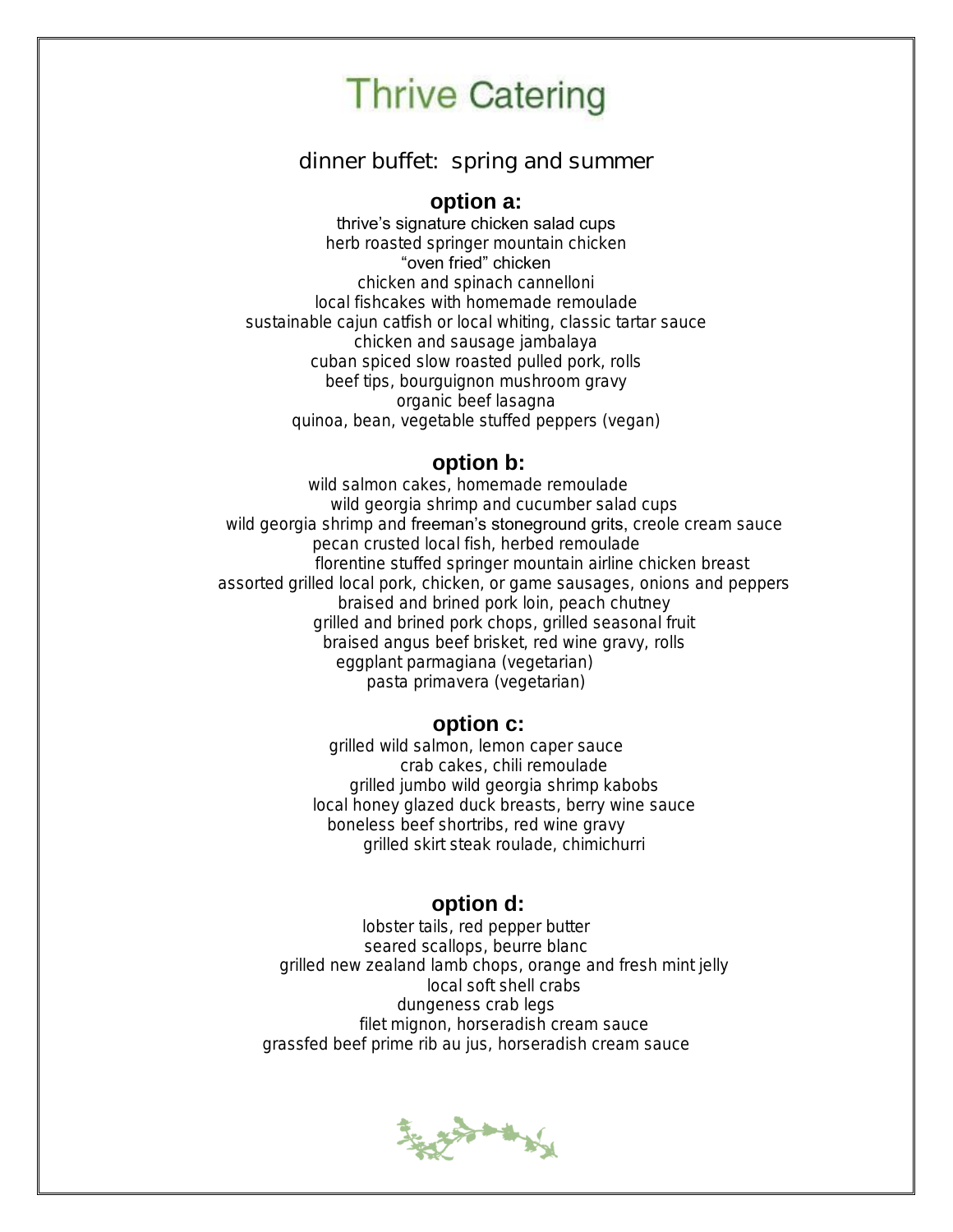sides: choice of two: 11 superfood salad corn soufflé herb roasted local new potatoes zucchini and rice casserole savannah red rice saffron risotto **perfect** pesto pasta lemony quinoa with spinach and poppy seed farmhouse mac and cheese lemony orzo farro salad with feta, grape tomato, and spinach freeman's stoneground grits grilled corn on the cob bruschetta platter

### vegetables: choice of two:

caesar salad **farmer's market salad** southern slaw greek salad caprese salad spring pea soup icy and spicy gazpacho ratatouille spring vegetable medley grilled summer vegetables stewed okra and tomato asparagus local honey glazed carrots **green beans amandine**  succotash with local field peas lemon zest broccoli bourbon glazed sauteed kale sweet potato souffle

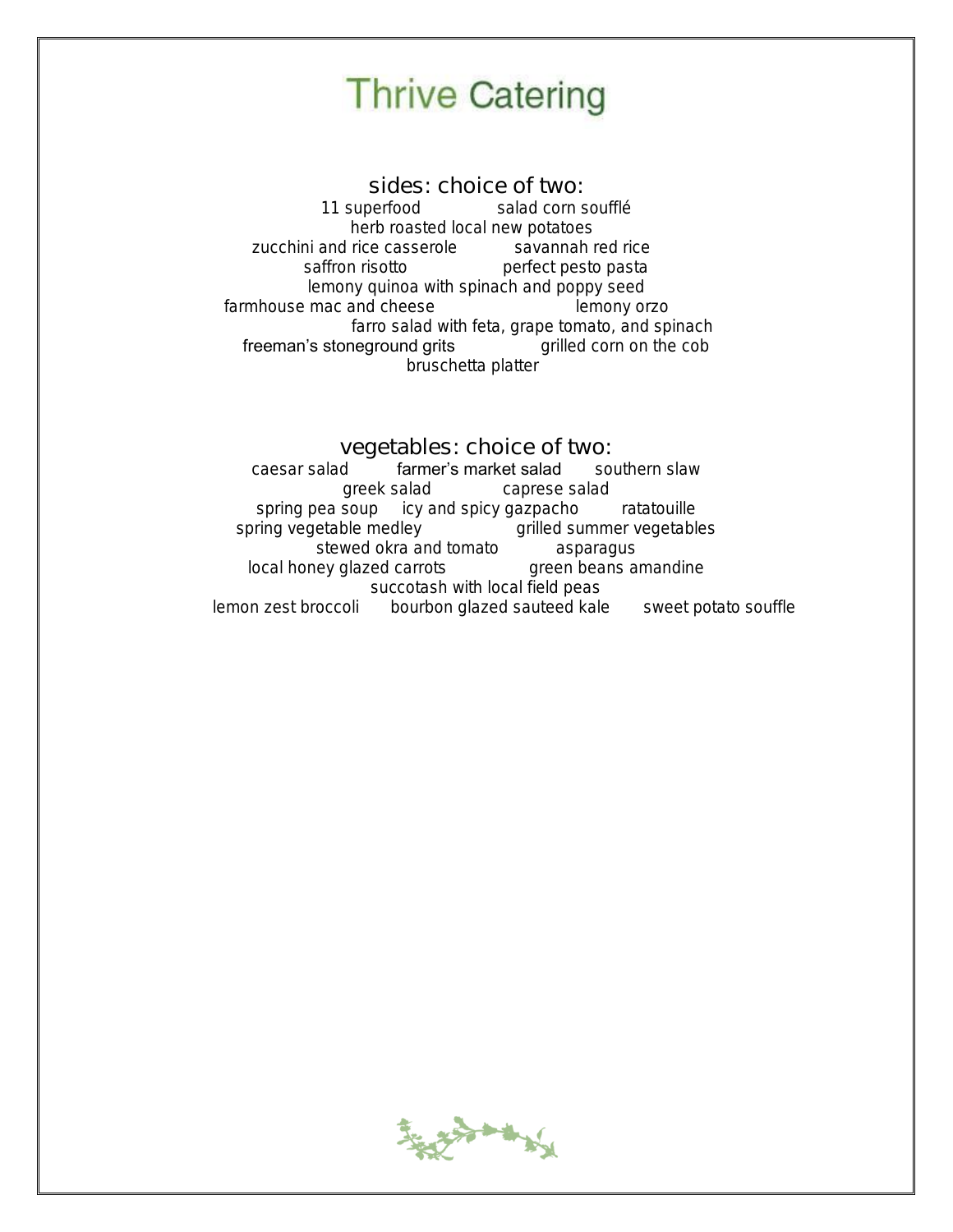plated dinner spring and summer:

### **option a:**

first course: (choose 1) fresh farmer's market salad, balsamic vinaigrette caesar salad with asiago tuile organic spinach salad, local cheese, candied pecans, seasonal fruit panzanella salad chilled vichyssoise topped with shrimp chilled spring pea soup icy and spicy gazpacho bruschetta plate

main course: (client chooses 1 or 2, guest chooses 1) springer mountain herb roasted airline chicken breast local fishcakes, homemade tartar sauce sustainable cajun catfish or local whiting, classic tartar sauce chicken and sausage jambalaya chicken and spinach cannelloni chicken tetrazzini cuban spiced slow roasted pulled pork beef tips,bourguignon mushroom gravy mushroom tetrazzini (vegetarian) quinoa, bean, vegetable stuffed peppers (vegan)

sides: (choose 1) savannah red rice corn souffle herb roasted red potatoes farro risotto, asparagus, greens farmhouse mac and cheese freeman's mill stoneground grits sweet potato soufflé

vegetables: (choose 1) bourbon glazed sautéed kale or collards local honey glazed carrots green beans amandine simply steamed broccoli

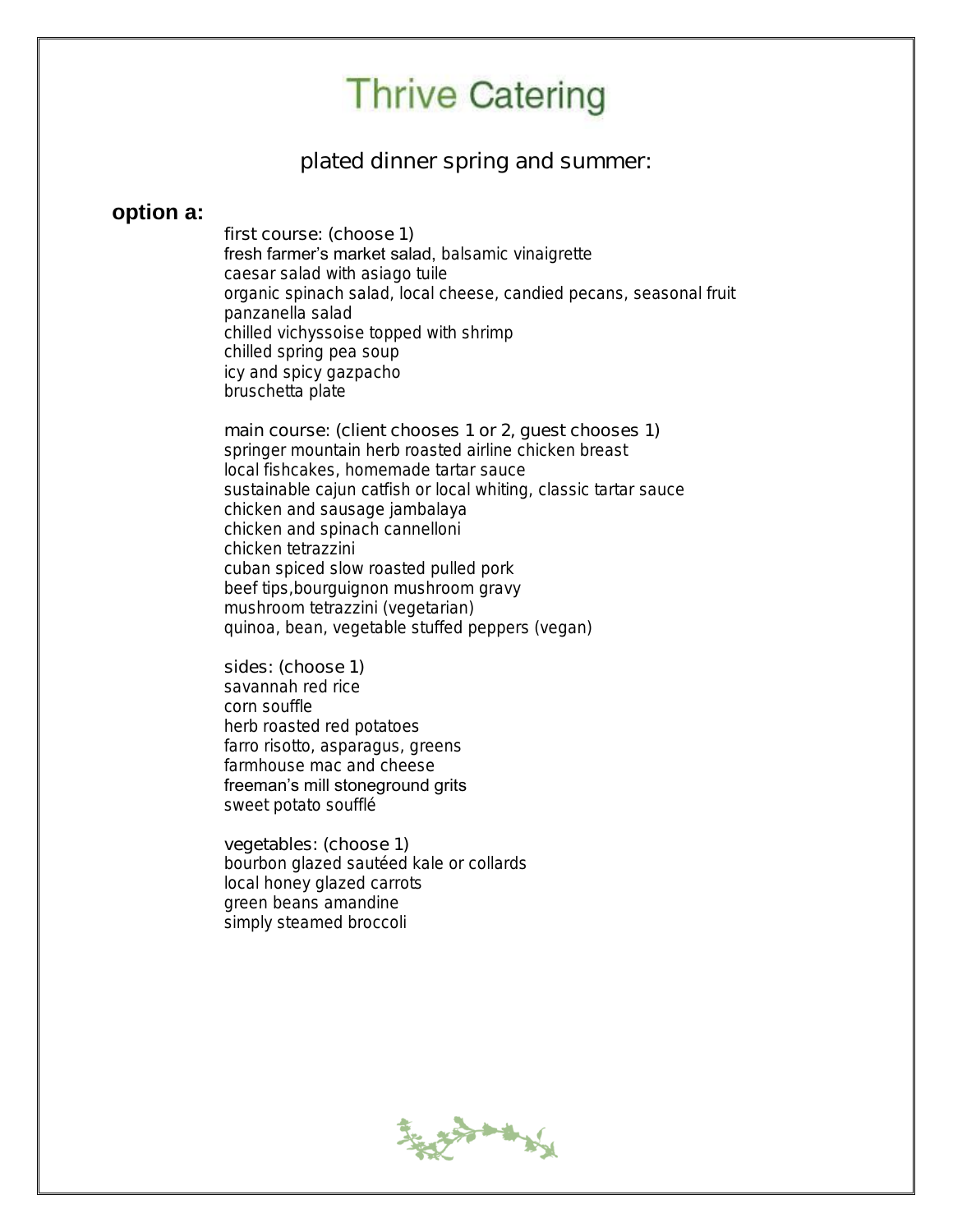### **option b:**

first course: (choose 1) caprese salad sunshine baby kale salad steamed artichoke, lemon caper sauce steamed asparagus spears, orange scented caramelized vidalia onions local georgia cheese sampler

main course: (client choose 1 or 2, guests choose 1)

wild georgia shrimp and freeman's stoneground grits, creole cream sauce wild salmon cakes, lemon caper sauce local mussels and clams, white wine, saffron risotto brined roast pork loin, peach chutney florentine stuffed springer mountain airline chicken breast braised beef brisket, red wine gravy beef and vegetable skewers, red pepper coulis assorted local pork, chicken, or game sausages, onions, peppers brined roast pork chop, peach chutney

sides: (choose 1) farro risotto, grape tomatoes, feta, greens twice baked potatoes herb roasted fingerling potatoes farmhouse mac and cheese with gourmet add-ons: shrimp, lobster, truffle... creamy polenta frali gourmet spinach fettucine lemony quinoa, spinach, poppyseeds whipped potato and turnip pasta primavera

vegetables: (choose 1) asparagus spears, lemon caper sauce gourmet medley of mushrooms local honey glazed rainbow carrots broccolini sugar snap peas sauteed spring vegetable medley grilled summer vegetables ratatouille succotash with local field peas

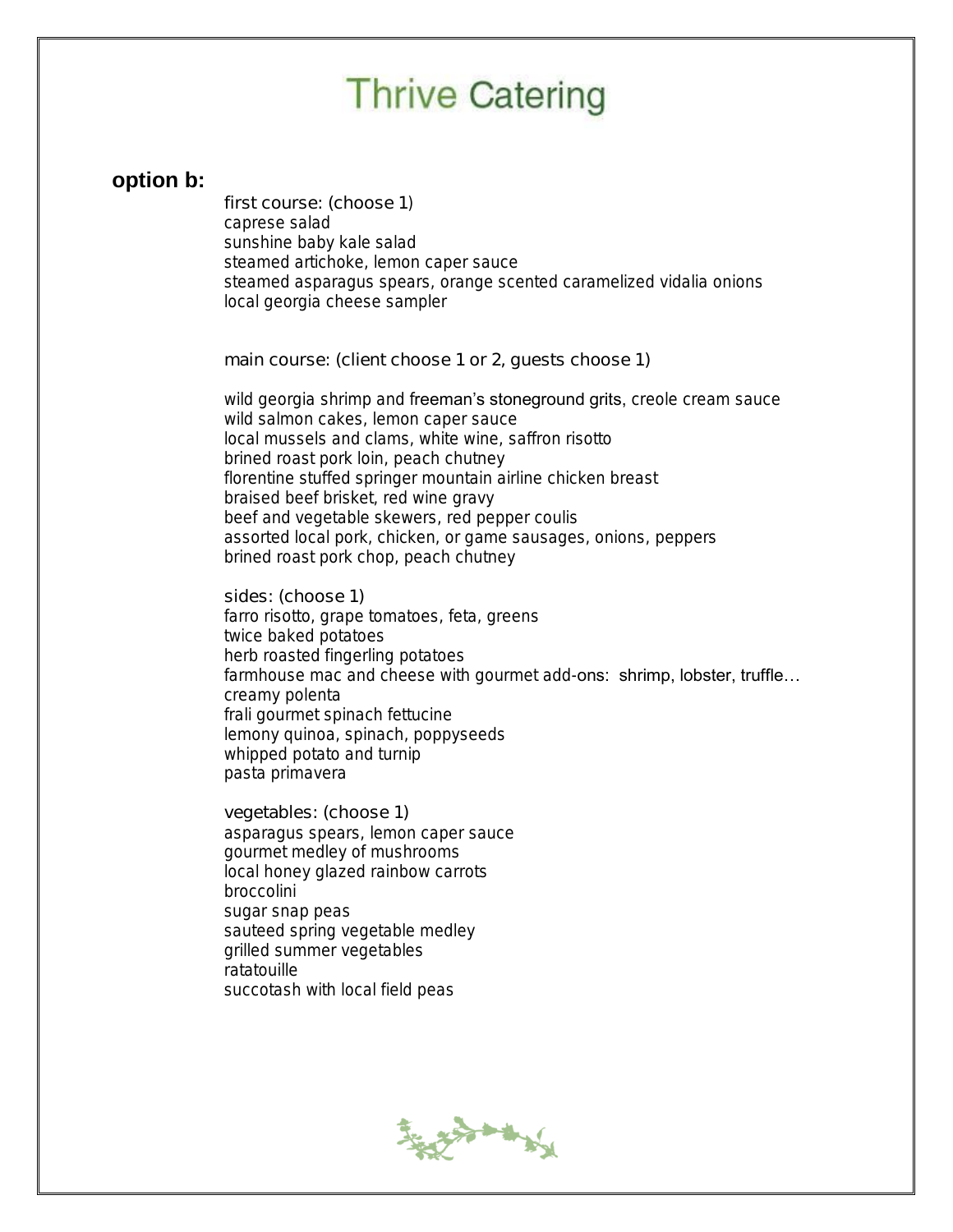### **option c:**

first course: (choose 1) seaweed salad frali gourmet artichoke and goat cheese ravioli (or flavor of your choice!) baby spinach salad, local cheese, candied pecans, savannah river farms pancetta

local charcuterie plate

main course: (client choose 1 or 2, guests choose 1) readie's honey glazed duck breasts with berry sauce assortment of local shellfish: shrimp, clam, oyster, crab claw, mussels, white wine, frali's locally made pasta

grilled jumbo wild georgia shrimp kabobs grilled wild salmon, lemon caper sauce crab cakes, chili remoulade boneless beef shortribs, red wine gravy grilled skirt steak roulade with chimichurri

sides: (choose 1) farmhouse cheddar macaroni and cheese with lobster scalloped potatoes savory breadpudding gourmet mushroom risotto or risotto milanese lemony quinoa, spinach, poppyseeds

vegetables: (choose 1) baby vegetable skewers green and white asparagus spears local farm rainbow carrots